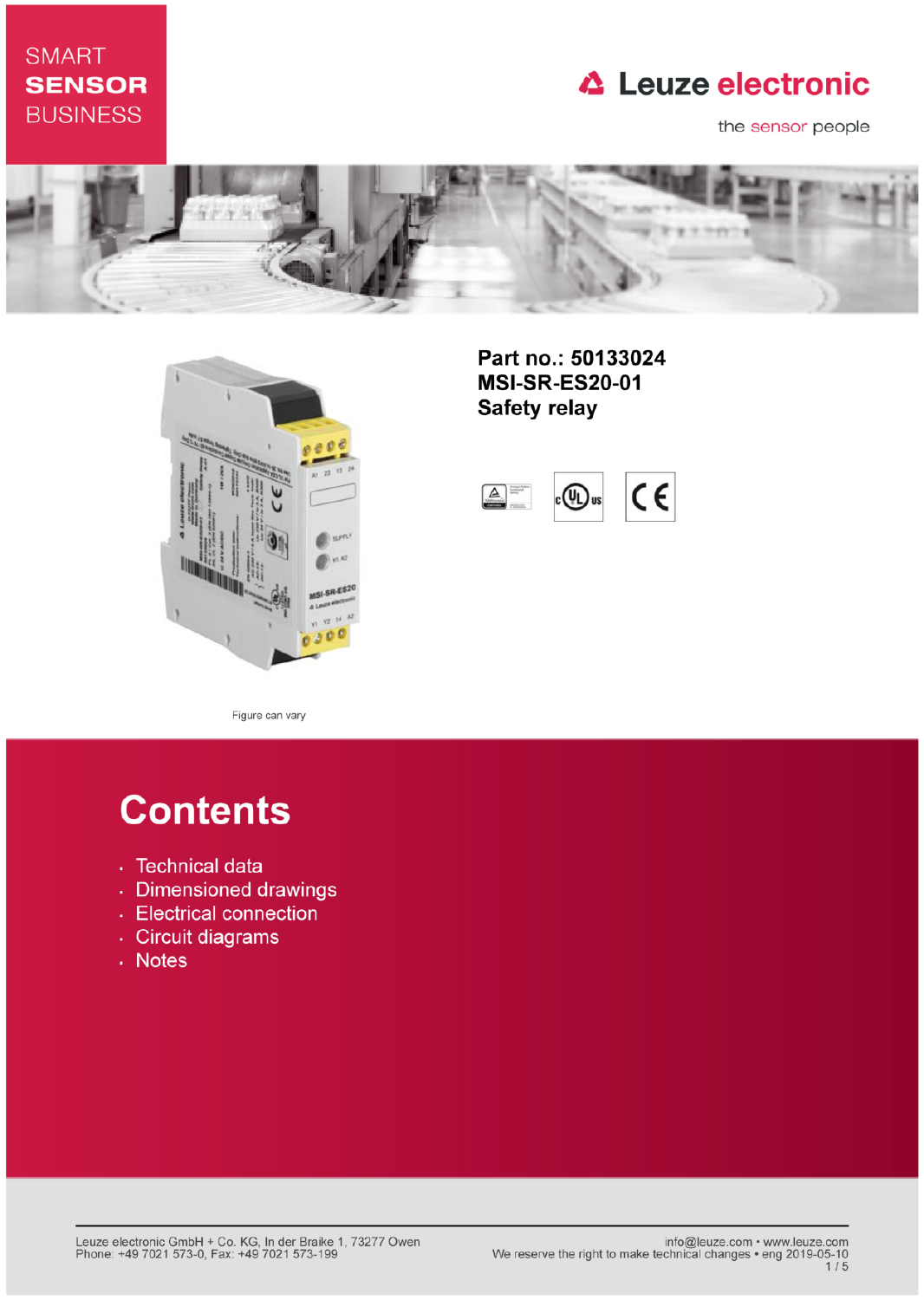### Part no.: 50133024 – MSI-SR-ES20-01 – Safety relay

#### **Technical data**

| <b>Basic data</b>                                                |                                                                                                      |
|------------------------------------------------------------------|------------------------------------------------------------------------------------------------------|
| Series                                                           | MSI-SR-ES20                                                                                          |
| Application                                                      | Base device for E-Stop applications                                                                  |
|                                                                  |                                                                                                      |
| <b>Functions</b>                                                 |                                                                                                      |
| <b>Functions</b>                                                 | Monitoring of E-Stop circuits<br>Monitoring of position switches<br>Monitoring of proximity switches |
| Restart                                                          | Automatic<br>Manual                                                                                  |
|                                                                  |                                                                                                      |
| <b>Characteristic parameters</b><br>SIL                          | 2, IEC 61508                                                                                         |
| <b>SILCL</b>                                                     | 2, IEC/EN 62061                                                                                      |
| Performance Level (PL)                                           | d, EN ISO 13849-1                                                                                    |
| PFHD                                                             | 0.0000002 per hour                                                                                   |
|                                                                  |                                                                                                      |
| <b>PFH<sub>D</sub></b>                                           | 2E-07 per hour                                                                                       |
| Mission time T <sub>M</sub>                                      | 20 years, EN ISO 13849-1                                                                             |
| Category                                                         | 3, EN ISO 13849                                                                                      |
|                                                                  |                                                                                                      |
| <b>Electrical data</b>                                           |                                                                                                      |
| <b>Supply circuit</b>                                            |                                                                                                      |
| Nominal voltage UN                                               | 24 V AC/DC                                                                                           |
| Nominal frequency                                                | 50  60 Hz                                                                                            |
| Rated control supply voltage Us at AC 60 Hz                      | 20.4 V                                                                                               |
| Rated control supply voltage Us at AC 50 Hz                      | 26.4 V                                                                                               |
| Max. rated control supply voltage at AC 50 Hz                    | 26.4 V                                                                                               |
| Min. rated control supply voltage Us at AC 50 Hz                 | 20.4 V                                                                                               |
| Min. rated control supply voltage Us at DC                       | 20.4 V                                                                                               |
| Max. rated control supply voltage at DC                          | 26.4 V                                                                                               |
| Min. rated control supply voltage at DC                          | 20.4 V                                                                                               |
| Rated power AC                                                   | 2 V·A                                                                                                |
| Rated power DC                                                   | 1 W                                                                                                  |
| Galvanic isolation between supply and control circuit            | No                                                                                                   |
| <b>Output circuit</b>                                            |                                                                                                      |
| Number of outputs, safety-oriented, undelayed, contact-based     | 2 Piece(s)                                                                                           |
| Release current paths                                            | <b>NO</b>                                                                                            |
| Contact material                                                 | Ag alloy                                                                                             |
| Usage category AC-15 (NO contact)                                | Ue 230V, le 3A                                                                                       |
| Usage category DC-13 (NO contact)                                | Ue 24V, le 3A                                                                                        |
| Short circuit protection (NO contact)                            | gG class safety fuse 6A, melting integral                                                            |
| Nominal switching voltage, release current paths AC              | 240 V                                                                                                |
| Nominal switching voltage, release current paths DC              | 50 V                                                                                                 |
| Max. thermal continuous current $I_{th}$ , release current paths | 6 A                                                                                                  |
| Max. total current I <sup>2</sup> of all current paths           | $72A^2$                                                                                              |
| Mechanical life time                                             | 100,000,000 switching cycles                                                                         |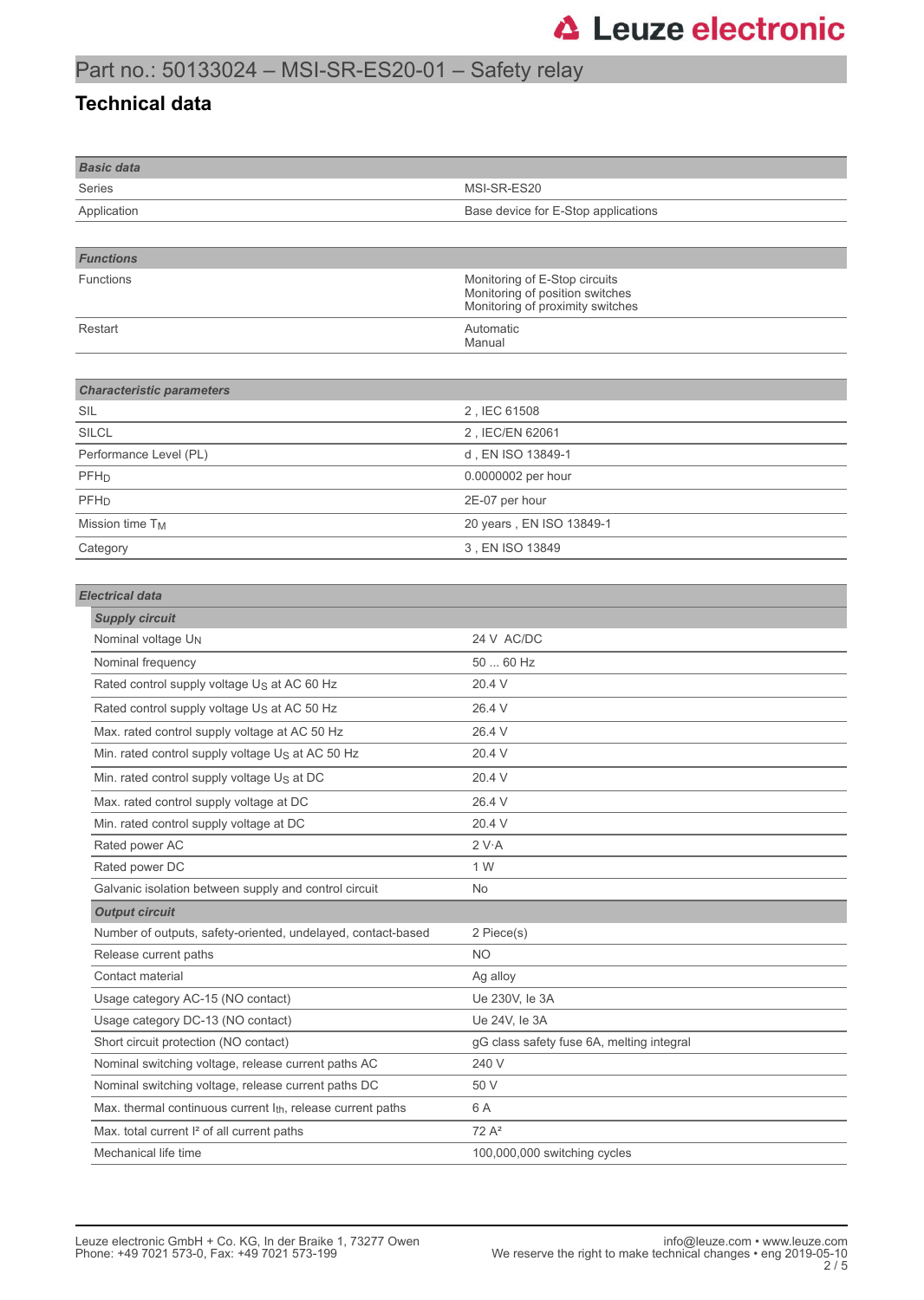# **△ Leuze electronic**

### Part no.: 50133024 – MSI-SR-ES20-01 – Safety relay

| <b>Control circuit</b>                                                 |                                                                 |
|------------------------------------------------------------------------|-----------------------------------------------------------------|
| Evaluation of the inputs                                               | One-channel                                                     |
| Nominal output voltage DC                                              | 24 V                                                            |
| Input current at the control inputs (safety circuit/reset circuit)     | 50 mA                                                           |
| Max. peak current at the control inputs (safety circuit/reset circuit) | 70 mA                                                           |
| Max. cable resistance, per channel                                     | $≤$ (5 + (1.333 x U <sub>B</sub> / U <sub>N</sub> - 1) x 200) Ω |
| Minimum switch-on time                                                 | 30 ms                                                           |
| Response time (automatic start t <sub>A2</sub> )                       | 70 ms                                                           |
| Response time (manual start $t_{A1}$ )                                 | $20$ ms                                                         |
| Release time t <sub>R</sub>                                            | 70 ms                                                           |
| Recovery time tw                                                       | $200$ ms                                                        |

| <b>Connection</b>         |                                                                                                                                                                                                                                                                                                                            |
|---------------------------|----------------------------------------------------------------------------------------------------------------------------------------------------------------------------------------------------------------------------------------------------------------------------------------------------------------------------|
| Number of connections     | 1 Piece(s)                                                                                                                                                                                                                                                                                                                 |
| <b>Connection 1</b>       |                                                                                                                                                                                                                                                                                                                            |
| Type of connection        | Terminal                                                                                                                                                                                                                                                                                                                   |
| Function                  | Signal IN<br>Signal OUT<br>Voltage supply                                                                                                                                                                                                                                                                                  |
| Type of terminal          | Screw terminal                                                                                                                                                                                                                                                                                                             |
| No. of pins               | 8-pin                                                                                                                                                                                                                                                                                                                      |
| <b>Cable properties</b>   |                                                                                                                                                                                                                                                                                                                            |
| Connection cross sections | $1 \times 0.2$ to 2.5 mm <sup>2</sup> , wire<br>$1 \times 0.2$ to 2.5 mm <sup>2</sup> , wire<br>1 x 0.25 to 2.5 mm <sup>2</sup> , wire with wire-end sleeve<br>$2 \times 0.2$ to 1.0 mm <sup>2</sup> , wire<br>$2 \times 0.2$ to 1.0 mm <sup>2</sup> , wire<br>2 x 0.25 to 1.0 mm <sup>2</sup> , wire with wire-end sleeve |

| <b>Mechanical data</b>              |                             |
|-------------------------------------|-----------------------------|
| Dimension (W $\times$ H $\times$ L) | 22.5 mm x 96.5 mm x 91.5 mm |
| Net weight                          | 120 g                       |
| Housing color                       | Grav                        |
| Type of fastening                   | Snap-on mounting            |

| <b>Certifications</b> |                          |
|-----------------------|--------------------------|
| Certifications        | c UL US<br>TÜV Rheinland |
|                       |                          |

| <b>Classification</b> |          |
|-----------------------|----------|
| Customs tariff number | 85364900 |
| eCl@ss 8.0            | 27371819 |
| eCl@ss 9.0            | 27371819 |
| ETIM 5.0              | EC001449 |
| ETIM 6.0              | EC001449 |

#### **Dimensioned drawings**

All dimensions in millimeters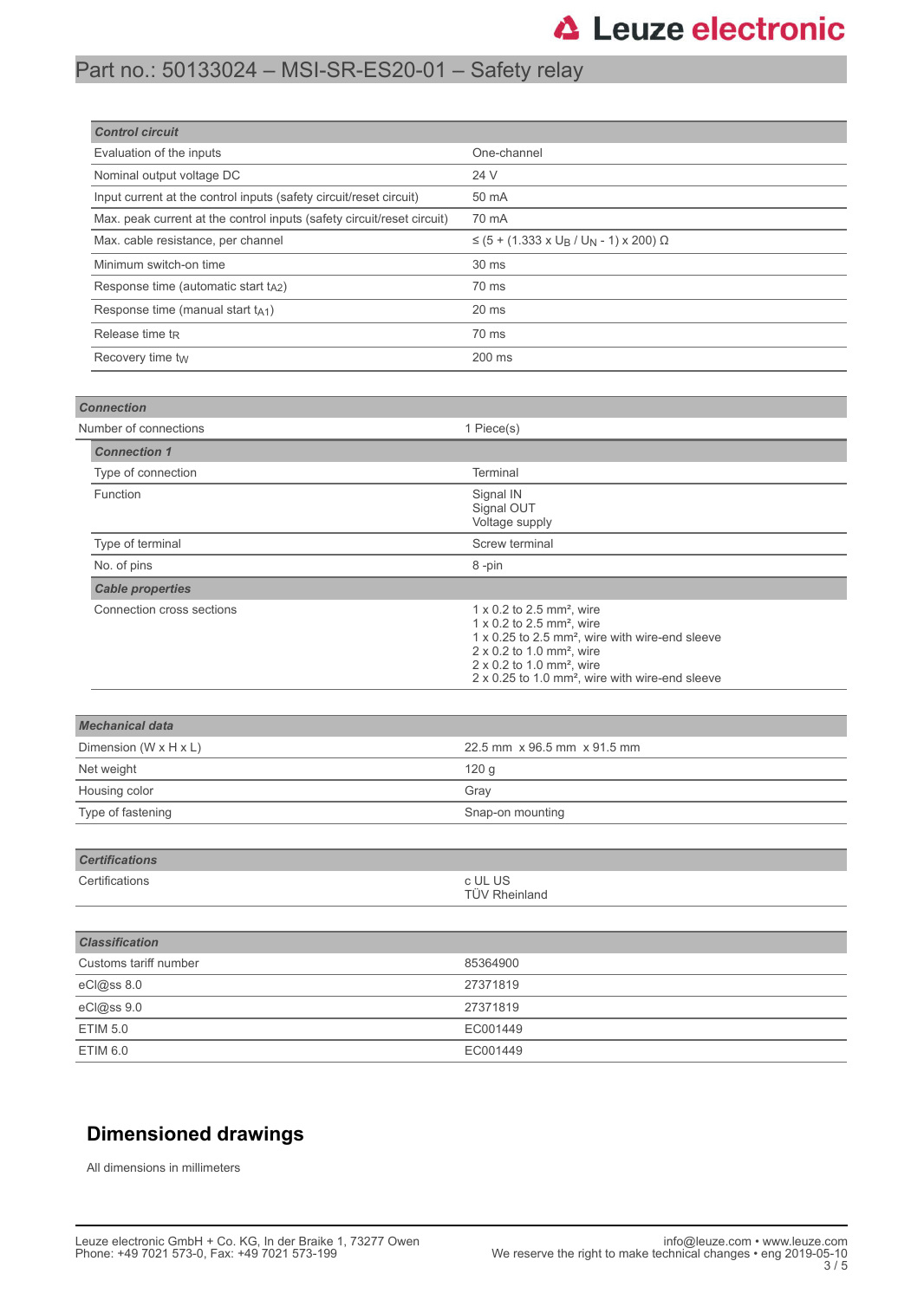# **△ Leuze electronic**

### Part no.: 50133024 – MSI-SR-ES20-01 – Safety relay





#### **Electrical connection**

| <b>Connection 1</b> |                                           |
|---------------------|-------------------------------------------|
| Type of connection  | <b>Terminal</b>                           |
| Function            | Signal IN<br>Signal OUT<br>Voltage supply |
| Type of terminal    | Screw terminal                            |
| No. of pins         | $8 - pin$                                 |

| <b>Terminal</b> | Assignment                          |
|-----------------|-------------------------------------|
| 13              | Release current path 1 (NO contact) |
| 14              | Release current path 1 (NO contact) |
| 23              | Release current path 2 (NO contact) |